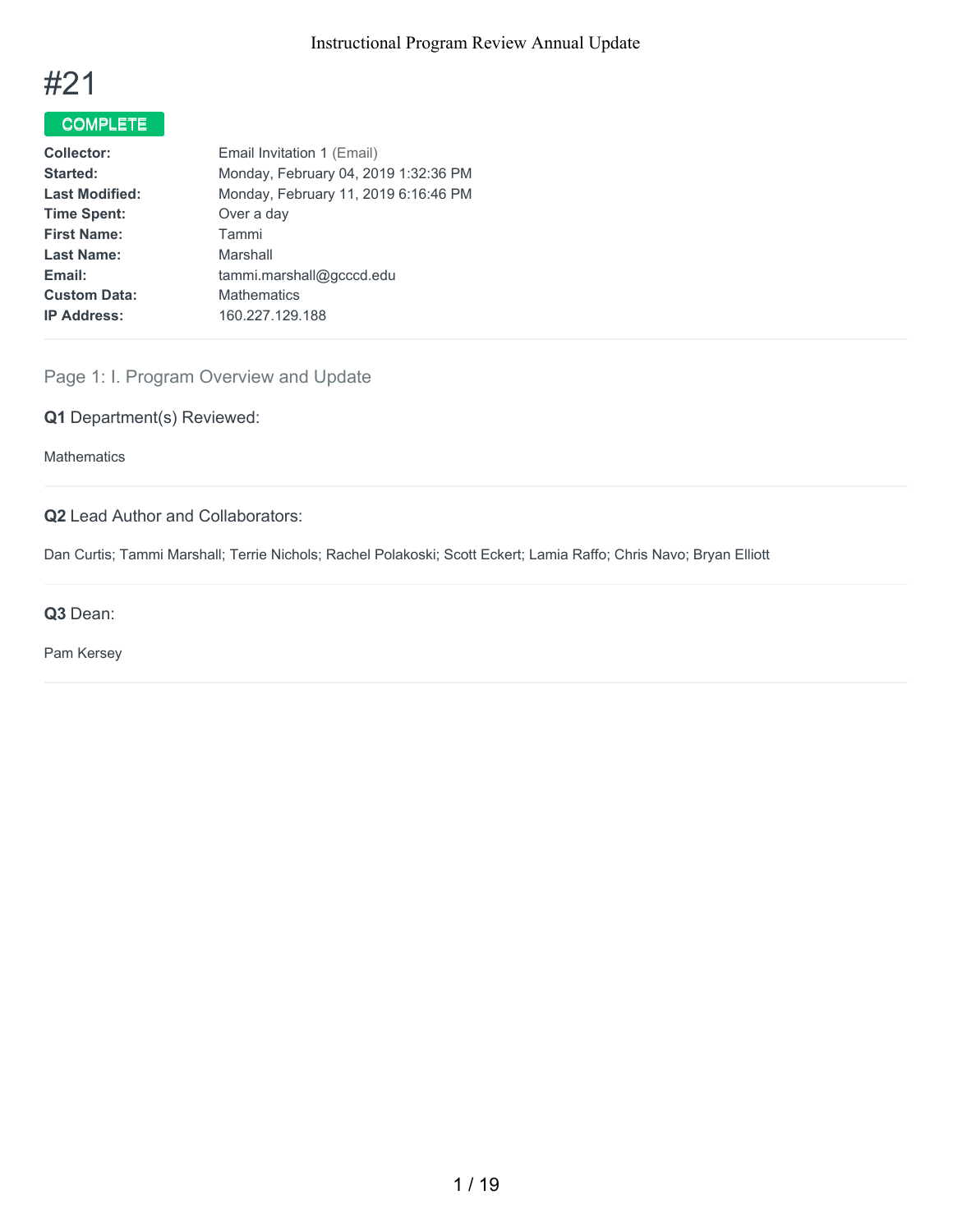**Q4** Program Update (Required): Please summarize the changes, additions, and achievements have occurred in your program since the last program review. To access last year's program review, visit the IPRPC Intranet Page, accessible here.

• Placement into any math corequisite-support course is aligned within our District.

• One full-time math faculty, Eric Preibisius, retired, and we are in the process of hiring his replacement.

• The math, English, and ESL departments won the Dr. John Rice Diversity & Equity Award for implementing redesigned pathways in all three disciplines that confront the inequities of the traditional basic skills pipelines of doom. At the award ceremony in Sacramento we were lauded for our ambitious reforms and setting the bar for "annihilating the achievement" gap throughout the state.

• Due to growth in the science and engineering programs (which we fully support), we lost future full-time math faculty offices.

• Two full-time math faculty work for and with the California Acceleration Project (CAP) to lead the way as colleges throughout the state struggle to comply with AB 705. The Math Department was nearly AB-705 compliant before the bill was written. Furthermore, we were fully compliant one year before the mandated deadline of fall 2019.

• In fall 2018, we began our participation in the College Equity-minded training program. There were 16 regular math faculty participants, half of which were part-time faculty.

• To better articulate a framework for the pedagogical reforms we implemented when we eliminated the math pipeline of doom, we participated in a CMI (Comprehensive Mathematics Instruction) training program lead by one of our part-time math faculty.

• We continued to evaluate and revise as needed all of our corequisite support models in: Intermediate Algebra, Statistics, Business Calculus, and PreCaclulus.

• We collaborated with Tutoring to expand hours and workshops and successfully restructured tutoring in the STEM Center.

• We adopted and began implementing a zero or low cost textbooks policy for our program.

• For use in our statistics courses, we converted the Open Learning Initiative's interactive learning materials to Canvas. The Canvas course serves as a free interactive online textbook. Consequently the Math 160 and the Math 160+60 students no longer need to purchase a textbook for the course. And more importantly, the learning materials are available on day one, so financial aid students are not left behind during the first few weeks of the semester.

**Yes**

# Page 2: IIB. Student and Program Learning Outcomes

**Q5** Do you have an assessment plan on file with SLOAC? If you have not already done so, you can submit your program's assessment plan to SLO Coordinator, Tania Jabour, at tania.jabour@gcccd.edu.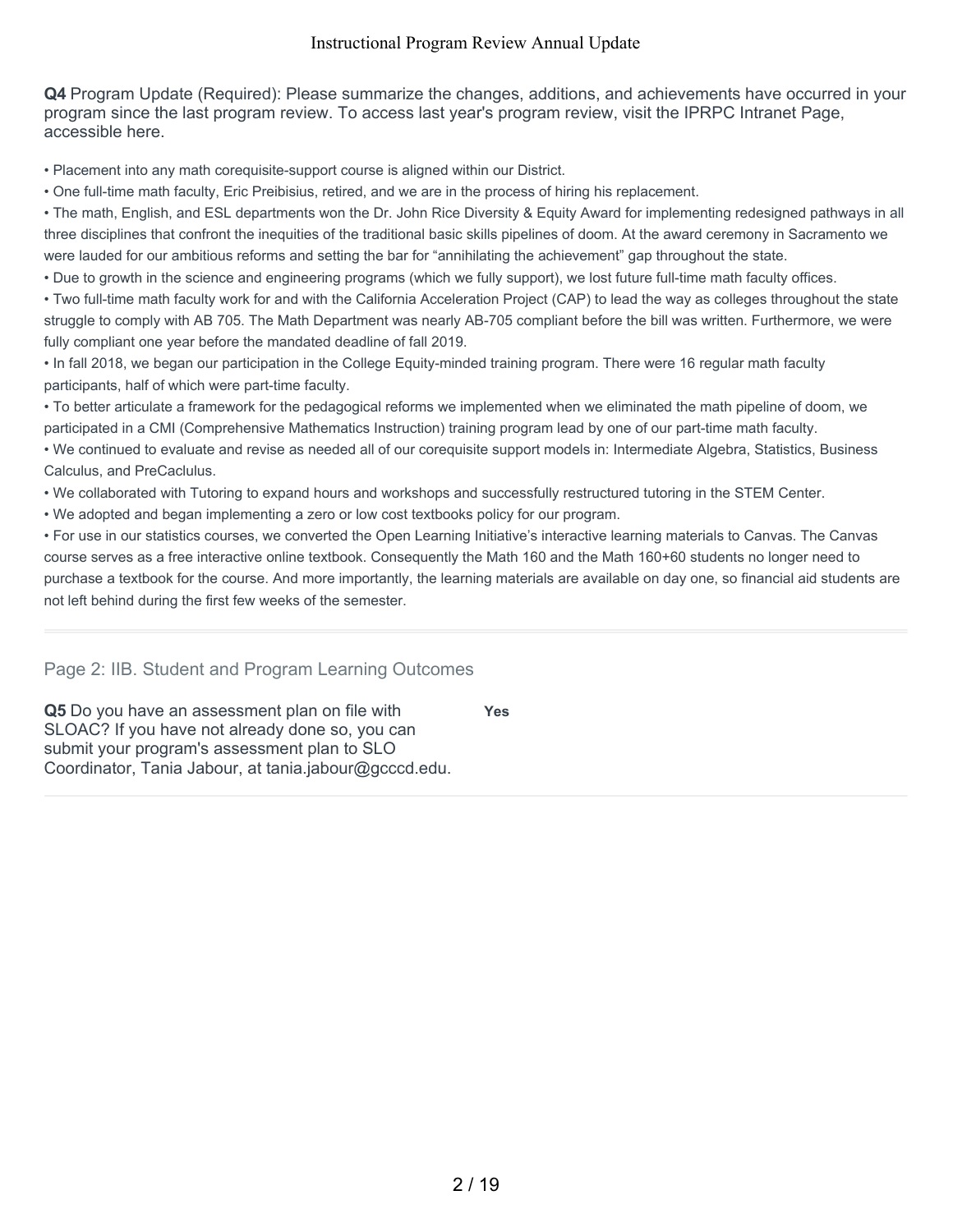**Q6** Please provide an analysis of your student learning outcomes (SLO) findings and what changes, if any, were made as a result.

We use longitudinal data to inform our evaluation of SLO and PLO assessments. This includes inter- and intra-disciplinary course sequences initiated with a math course.

In addition, as we analyzed our SLO assessments and are overall happy with the results. One constant we continue to notice is assessing on the final exam is a struggle. Students overall do not do as well and their stress level is higher resulting in lower assessment scores. As a result, we will continue to look at assessments during the semester instead.

Many of our SLO assessments show positive results. And while some of the SLO assessments have not yielded the results we would like, we have found the learning and positive results are continuing to rise in those areas/classes. The Community of Practice (COP) groups are helping tremendously with several of our classes in this area as they discuss lessons and student learning.

While we do not have a COP for all courses, the instructors in these courses work together to ensure students are learning the material and make changes in lessons where needed. Lastly, we will continue to look at our assessments overall with student achievement to help us get an overall picture of our assessment results.

| Q7 Review your PLOs. Are the listed PLOs an accurate<br>reflection of the program's current learning objectives? | Yes |
|------------------------------------------------------------------------------------------------------------------|-----|
| Q8 Are the PLOs mapped onto the course SLOs?                                                                     | Yes |

### **Q9** Discuss your assessment plan for the PLOs.

As we assess the course SLOs we will look overall at the assessment of the PLOs. In addition, there are a few instructors who use projects in the last courses needed. These projects map to course SLOs but are a more general reflection of the PLOs.

# Page 3: IIB. Student Achievement

### **Q10** How has the program's success rate changed over the past year?

Over the past several years, the course success rates have held steady at around 66%. Our primary concern, however, is pipeline completion rates. Our new placement policies are designed to place students into higher level math classes than under the previous policy. The fact that the success rates have remained steady can be attributed to the addition of co-requisite support courses, as well as extensive professional development and instructor training as part of our Community of Practice.

In addition, comparing those students who placed into transfer-level math courses and those students who traditionally would have placed into basic skills math courses, data indicates that both groups of students who take subsequent math courses or courses in other disciplines are similarly successful.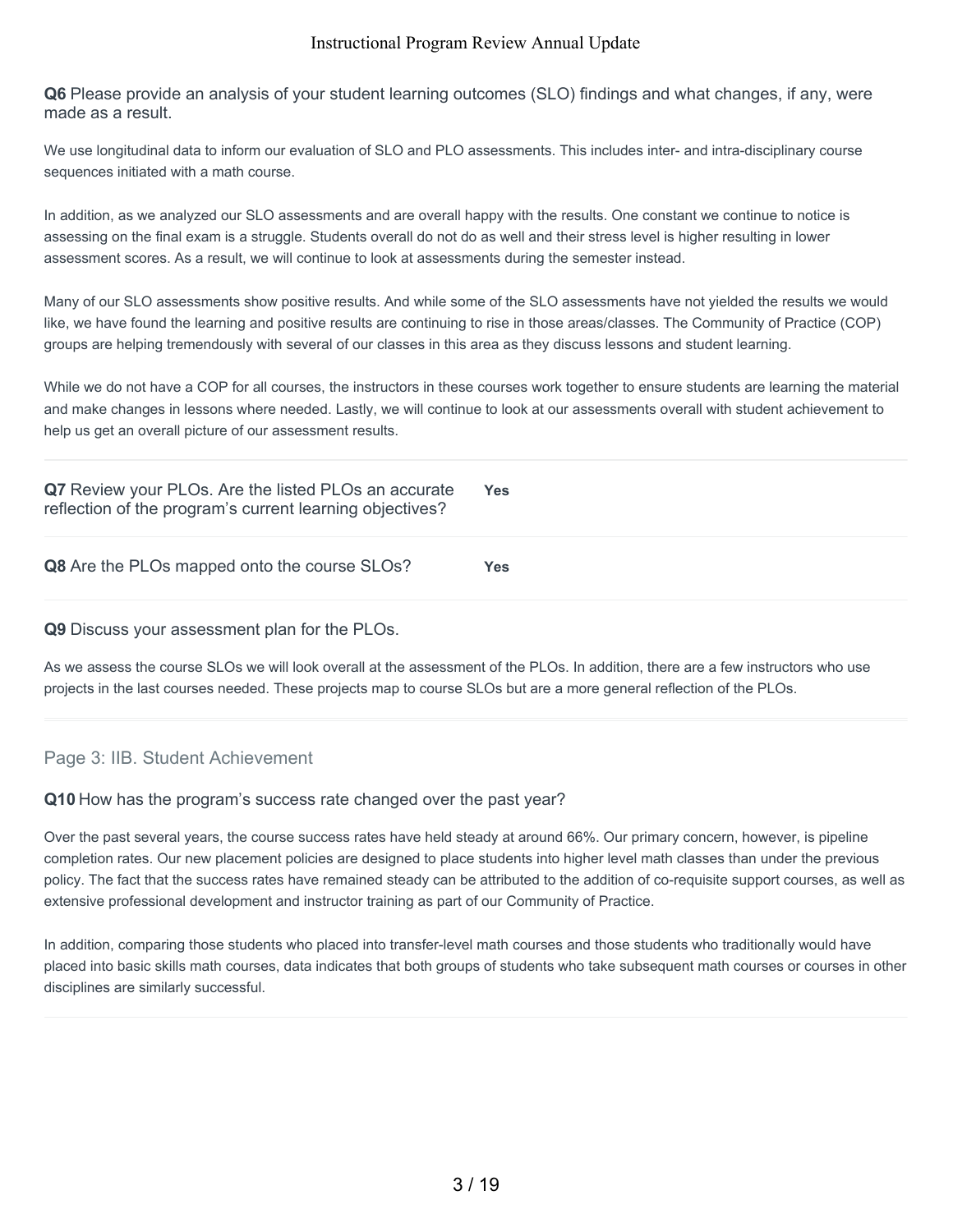**Q11** The College has set a 2024 goal of reaching a 77% course success rate (students passing with a grade of A, B, C, or P out of those enrolled at census) for the College as a whole. Consider how your will program help the College reach its long-term goal of increasing the course success rate to 77%. This is intended to provide a goal for improvement only; programs will not be penalized for not meeting the goal. What is your program's one-year goal for success rate across all courses in the program?

68%

The Math Department is focusing on throughput and completion rates rather than course success rates. Although we do not focus on course success rates intentionally, we do focus on the things that will support this such as student learning and pedagogical changes. Our focus is to improve student learning and educational goal attainment and as a consequence we expect course success rates to improve.

# **Q12** Which specific groups (by gender and ethnicity) have success rates lower than that of the program overall?

African-American students success rates ranged from 49% to 59% from fall 2013 to fall 2017 with an overall success rate of 52% during this time frame. Latinx students success rates ranged from 55% to 63% with an overall success rate of 59% during this time frame. These are below the success rates of white students which ranged from 72% to 75% and had an overall success rate of 73% during this time frame.

However, it should be noted that in the first year of the Math Pathways program, we improved throughput rates of African-American students from 6% to 55% and Latinx students from 15% to 65%. In the same sense, the throughput rates for white students went from 16% to 76%. While all boats have risen, an equity gap still exists.

**Q13** What program (or institutional) factors may be contributing to these lower rates of success for these groups of students?

- It often takes well into the semester for students to receive their financial aid award
- The low number of tutors during the day and lack of evening tutoring
- Instructors may harbor hidden biases
- Lack of diversity in staffing and tutors
- Lack of open communication about cultural differences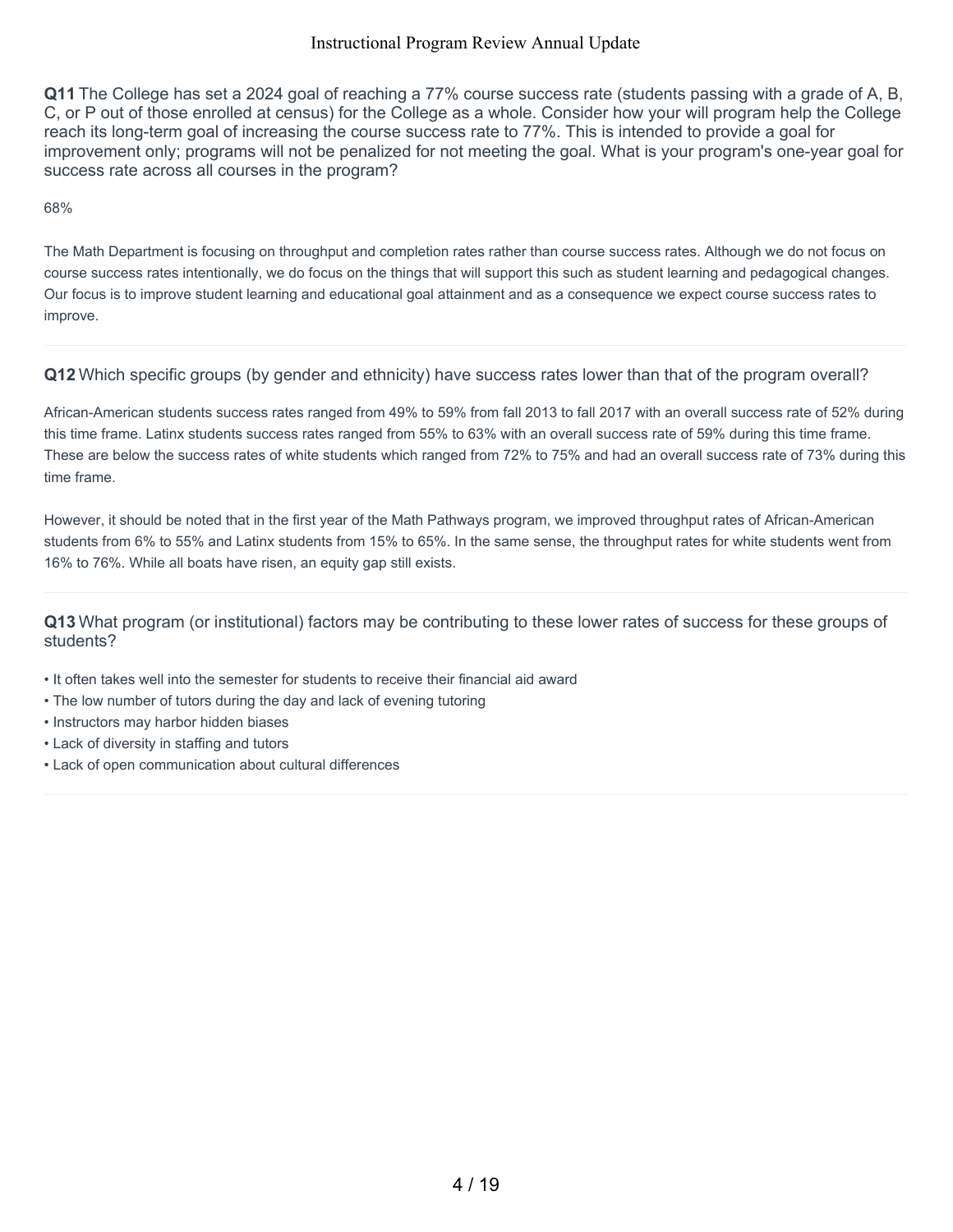# **Q14** What specific steps will the program take to address these equity gaps in the 2019/20 academic year?

In order to tackle hidden biases and lack of open communication about cultural differences, during fall 2018, 16 members of the Math Department, part-time as well as full-time, participated in the twice-monthly Equity-Minded Training workshops. These workshops will continue in spring 2019, where we will be working together to develop strategies designed to address the equity gaps that can be incorporated into our classrooms immediately and in the future. In addition, we have an Equity-Minded syllabus workshop planned during spring 2019 as well as 14 members of our department attending the Acceleration Across California conference which has a strong focus on equity. We will continue to encourage faculty to attend equity-minded professional development activities.

To help alleviate financial issues our goal is to make all of our courses no to low-cost textbooks and keep course costs low overall. We have developed many of the materials for our support courses. This makes it so we can either offer the materials free to our students or at cost for printing purposes only through the bookstore. In addition, are using OER textbooks or reduced cost textbooks for several of our classes. For our other courses, we are expanding our free and reduced cost textbook program as part of our ongoing efforts to reduce overall course costs.

We will continue to work with tutoring to expand hours and diversity. The hours are, unfortunately, dependent on adequate funding.

# **Q15** How do these activities align with the goals set forth in your last comprehensive program review?

Our primary goal from our previous comprehensive program review was to move toward equity while dramatically increasing student success and throughput rates. These activities directly align with this goal.

| <b>Q16</b> OPTIONAL: If you would like to attach any charts or<br>additional documentation (aside from the program review<br>report prepared by the IESE Office), please upload it<br>using the button below. You can upload PDF, Word, and<br>image files. | Respondent skipped this question |
|-------------------------------------------------------------------------------------------------------------------------------------------------------------------------------------------------------------------------------------------------------------|----------------------------------|
| Page 4: Distance Education                                                                                                                                                                                                                                  |                                  |
| Q17 Does your program offer any courses via distance<br>education (online)?                                                                                                                                                                                 | <b>Yes</b>                       |

Page 5: Distance Education Course Success

| Q18 Are there differences in success rates for distance | <b>Yes</b> |
|---------------------------------------------------------|------------|
| education (online) versus in-person sections?           |            |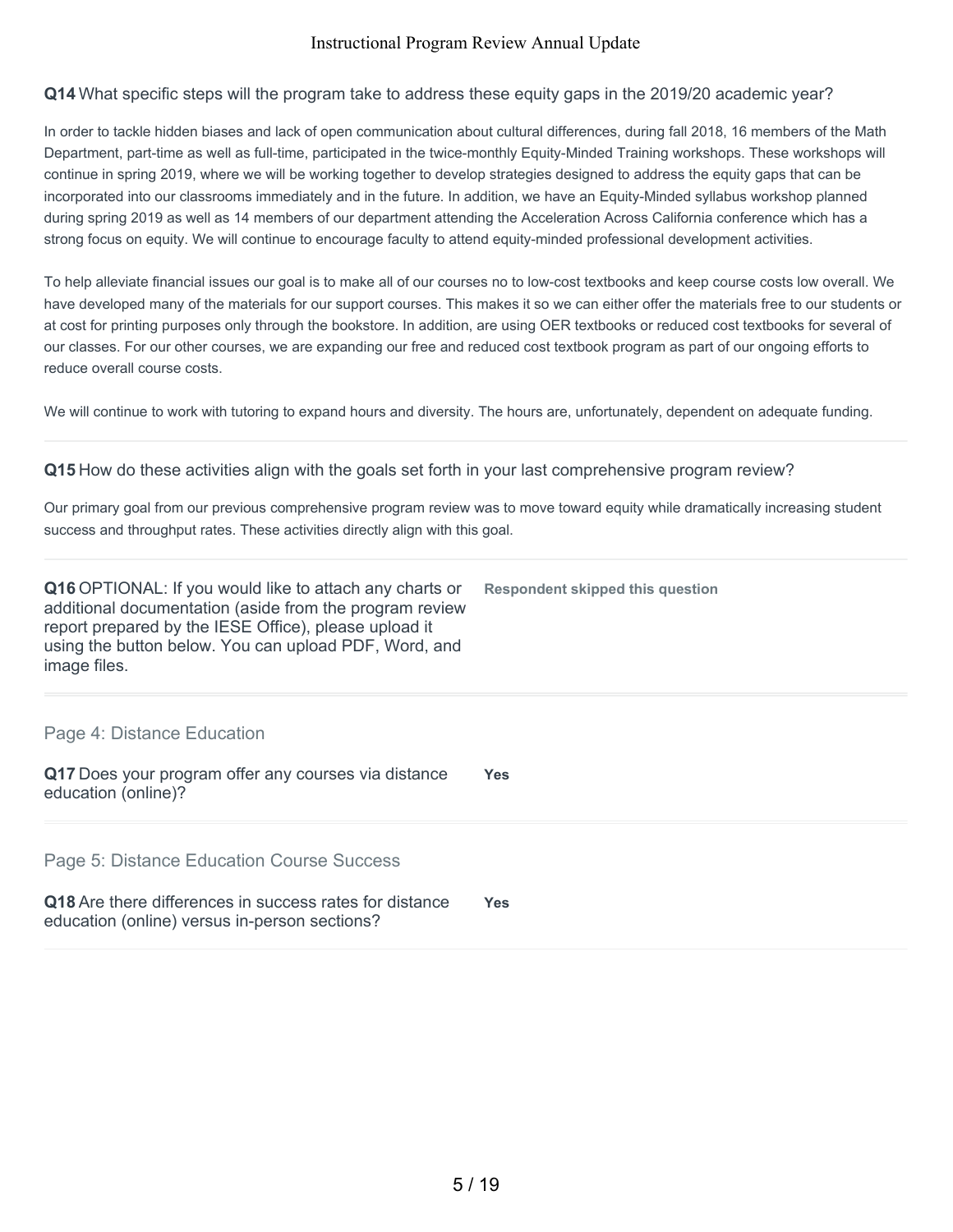**Q19** If there are differences in success rates for distance education (online) versus in person sections, what will the program do to address these disparities?

Our online success rate from fall 2013 through fall 2017 was 54% for our online Math 160 sections (the only course we offer online), compared to 70% over this same time frame for Math 160 face-to-face.

However, OLI on Canvas (now being used in our Math 160 online sections) incorporates proven best practices for online learning identified by AMATYC (American Mathematical Association of Two-year Colleges) that improve success rates. Some of these online learning best practices proven to improve success rates include seeing and hearing the instructor, effective group work, and consistent navigation within the course all of which are in the OLI on Canvas course. Additionally, we have seen that forcing sequential navigation through the course significantly improves student success in online assessments.

Ask Myra for the learning model she mentioned where you learn in small chucks and do a short activity with immediate feedback.

| Page 6: IV. Previous Goals: Update (If Applicable)                                   |                                                                        |
|--------------------------------------------------------------------------------------|------------------------------------------------------------------------|
| Q20 Would you like to provide an update for your<br>previous program review goal(s)? | <b>Yes</b>                                                             |
| Page 7: Previous Goal 1                                                              |                                                                        |
| <b>Q21 Previous Goal 1:</b>                                                          |                                                                        |
| Revising and Improving the Math Pathways program                                     |                                                                        |
| Q22 Link to College Strategic Goal(s):                                               | <b>Basic Skills</b><br>$\overline{\phantom{a}}$<br><b>Acceleration</b> |
|                                                                                      | <b>Guided Student</b><br>٠<br><b>Pathways</b>                          |
|                                                                                      | <b>Student Validation and</b><br>$\overline{1}$<br><b>Engagement</b>   |
|                                                                                      | <b>Organizational Health</b>                                           |
| Q23 Goal Status                                                                      | <b>In Progress</b>                                                     |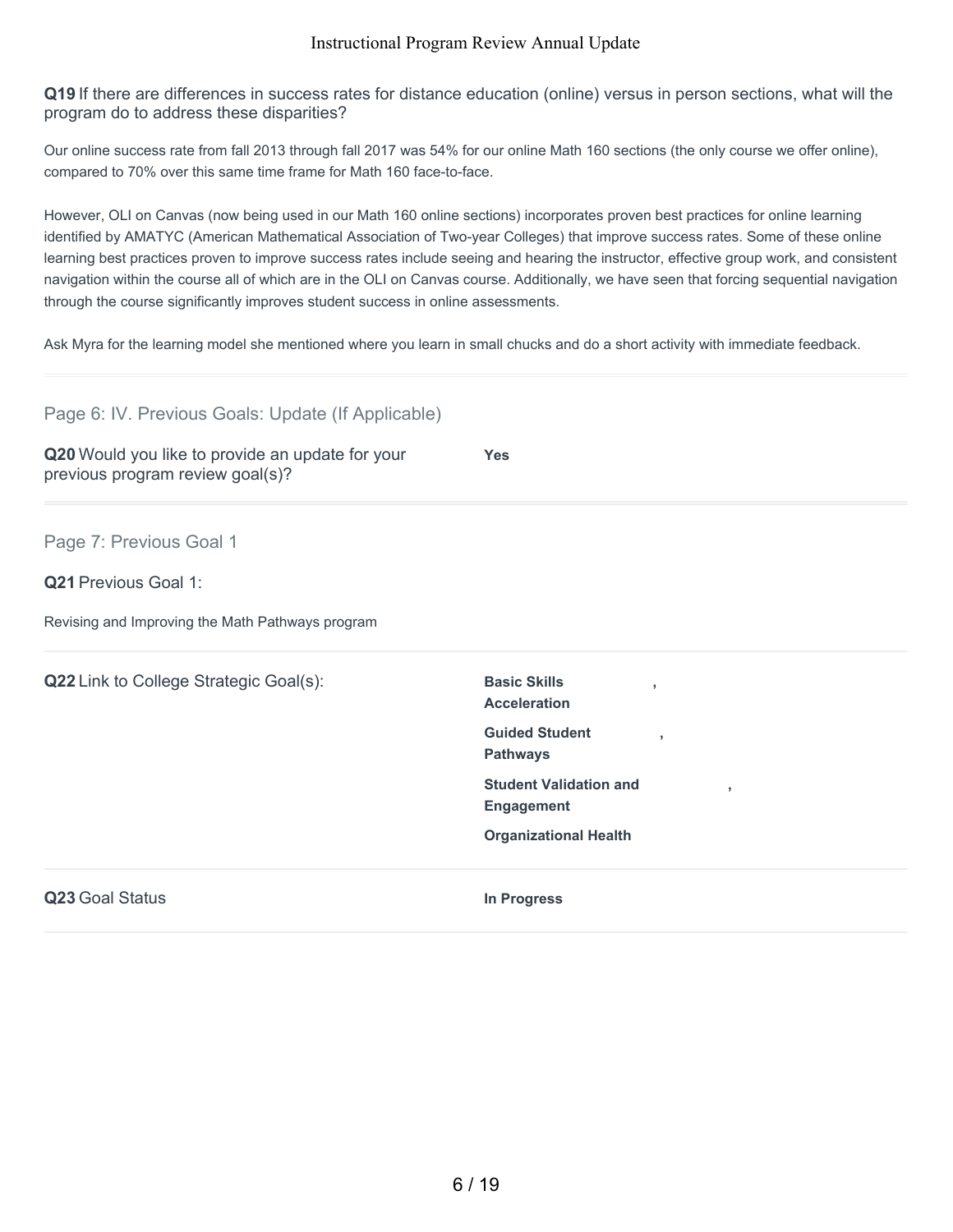# **Q24** How was the goal evaluated? If the goal is "in progress," how will it be evaluated?

In fall 2016, we started offering our concurrent enrollment support courses as part of our Math Pathways program. Also, we stopped offering Math 088, Math 090, and Math 103. Any student that would previously have been placed into those classes is now placed into Math 096, Math 110+010, or Math 160+060 depending on their major or area of interest. We continually monitor the percentage of students who are completing a transfer-level math course and have seen a dramatic increase in these numbers. The Math Pathways program will continue to be the Math Department's main priority for the foreseeable future, as we will constantly be making improvements.

At the time we launched it, the Math Pathways program was revolutionary in the state of California. After AB 705 was passed, however, the Math Pathways program has taken on even greater importance. Because of the changes colleges are required to make to their placement policies, the Math Pathways program has become a model for how colleges can successfully navigate the placement changes.

# **Q25** Please provide the rationale for this goal:

Motivated by the success of our Stats Academy program and a comprehensive review of the literature and examination of the evidence, we determined that students in all math pathways (STEM, Liberal Arts, CTE, Business, and Education) would benefit from acceleration. Based on what we found through our research, we developed the Math Pathways program based on the three high-leverage strategies: Accelerate Remediation, Concurrent-enrollment Support Courses, and a change in placement policies. Simply stated, the goal of Math Pathways is to eliminate the equity gap. By implementing the three high-leverage strategies, Math Pathways provides all students, and, in particular, disproportionately affected students, with an achievable pathway to earning a degree or certificate or transferring to a fouryear institution.

The Math Pathways program is specifically designed to support the department's vision, namely to plug holes in the leaky pipeline and to close the equity gap. By shortening the pre-transfer pipeline, we give students fewer opportunities to fall out and allow them to complete their math requirements in a timelier manner. Also, with our previous placement policies, disproportionately impacted students were much more likely to find themselves in the pre-transfer math classes. By revamping the placement policies, we have closed the equity gap regarding access to a transfer-level math course. This, in turn, means an increase in throughput rates and the annihilation of the equity gap.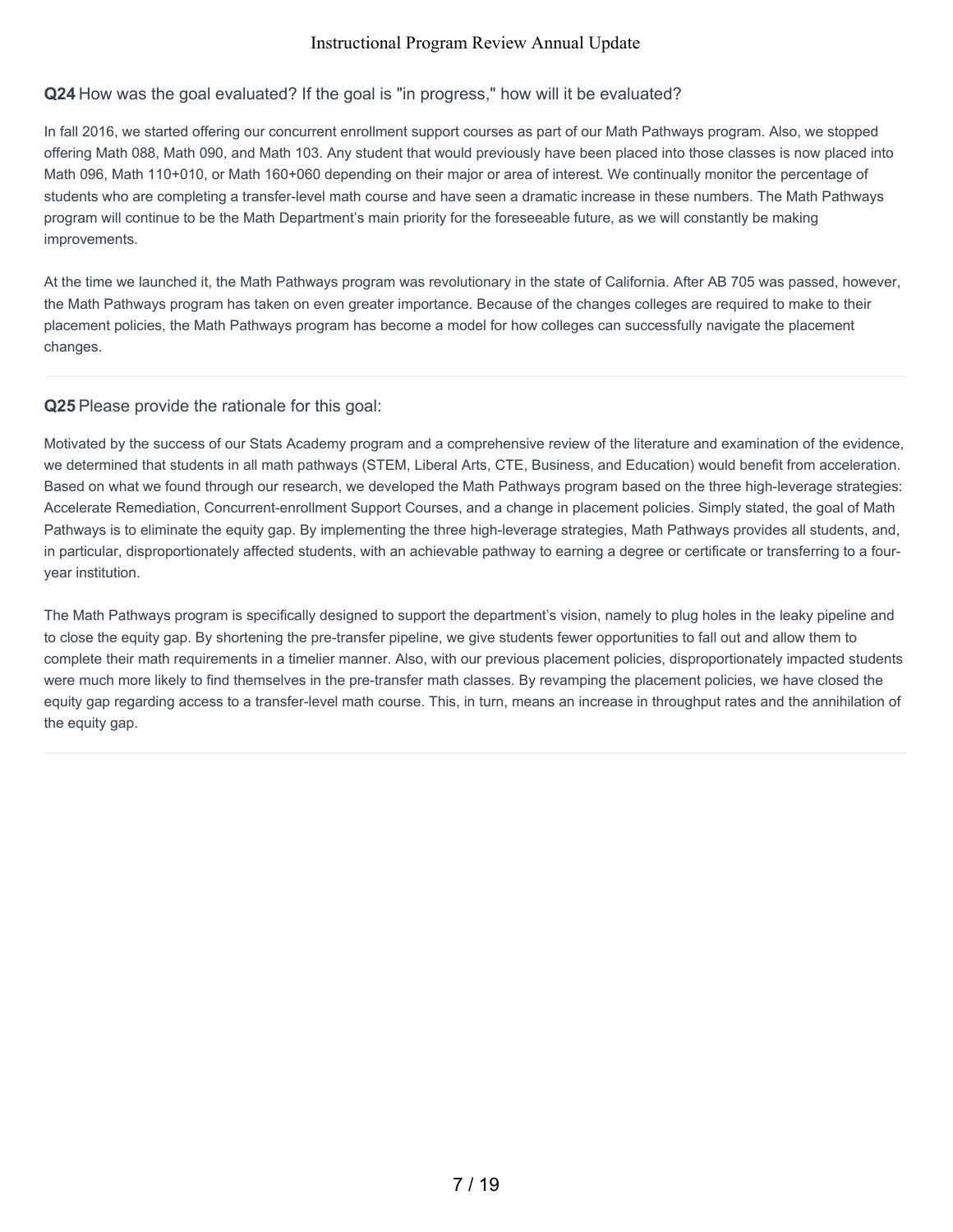# **Q26** Please provide the goal action steps for the year (previously "Activities"):

Revising and improving the Math Pathways program is an ongoing process that will keep us busy for many years, all based on the results of the data that we are collecting about the Math Pathways program. With the new requirements of AB 705 and our push to move non-BSTEM majors in Statistics, we expect the demand for Math 110+010 to diminish. Over the next year, we plan to explore options for improving the BSTEM path for students that are highly unlikely to succeed in Math 110 without support.

Our Math Pathways program is a model for colleges throughout the state, and as a result, members of our department have taken on leadership roles in state-wide organizations such as the California Acceleration Project by presenting seminars and workshops at conferences.

Since the majority of our courses are taught by part-time instructors, the Community of Practice and Teacher Mentoring programs we have developed have been essential to the success of the Math Pathways program. We will continue to implement these programs, provided we have the funding required to sustain them.

Even with having hired three full-time instructors within the last four years, we are once again down to eight full-time instructors with the retirement of Eric Preibisius. The department is spread thin as we continue our work with the Math Pathways program. We continue to need full-time faculty that can devote time to not only teaching in the program, but also with the continuous development of instructional materials and Community of Practice. The current workload within the department is not sustainable for the long run.

In addition, the tutoring budget cuts have hit hard. Students need to be able to get help and it needs to be made available at many hours during the week. We would like to see additional tutors during the day as well as have tutoring open until 8:00 pm four nights of the week (instead of just two nights). But this takes money, and tutoring often finds itself relying on soft money rather than having enough in the general fund.

To better articulate a framework for the pedagogical reforms we implemented when we eliminated the math pipeline of doom, we participated in a CMI (Comprehensive Mathematics Instruction) training program led by one of our part-time math faculty. Establishing this framework would require additional resources to continue CMI training, and develop materials for the courses based on CMI.

All of the above is going to require funding and with the BSSOT grant expiring June 30, 2019, not just the Math Department, but also English and ESL will need to find other sources of funding. The department is going to look into finding, writing, and winning a grant to continue to support this work. But additionally, the college should look into other sources of funding, such as through SEAP.

| Q27 Do you have another goal to update?       | <b>Yes</b>                                         |
|-----------------------------------------------|----------------------------------------------------|
| Page 8: Previous Goal 2                       |                                                    |
| Q28 Previous Goal 2:                          |                                                    |
| Training tutors for the Math Pathways program |                                                    |
| Q29 Link to College Strategic Goal(s):        | <b>Basic Skills</b><br><b>Acceleration</b>         |
|                                               | <b>Student Validation and</b><br><b>Engagement</b> |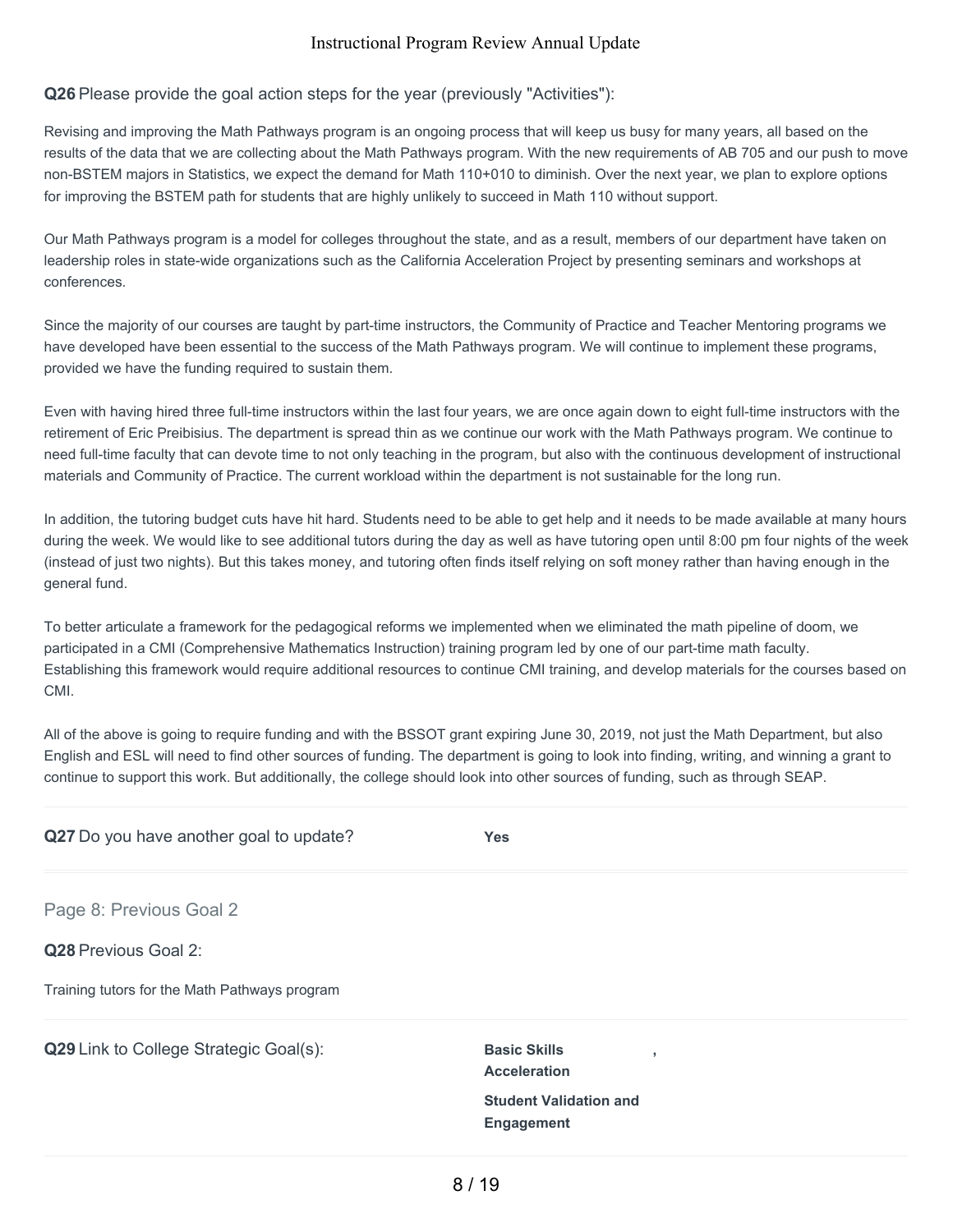# **Q31** How was the goal evaluated? If the goal is "in progress," how will it be evaluated?

Tutoring received some data that shows over the first four semesters of the Math Pathways program, a student enrolled in Statistics with support who went to tutoring (even just one time) had a success rate of 81.3% versus a student who never went to tutoring having a success rate of 67.3%. Clearly tutoring helps students be successful and training the tutors is essential to this success.

In addition, tutoring surveyed the students in fall 2018 and found that 88.2% of students said they believe STEM tutoring helped them to get better grades. To add to this 60.4% of students said they might have dropped their class without the help of STEM tutoring.

In the future, we will continue to look at this type of data to ensure that students are learning and evaluate the training program to ensure it is helpful for the tutors and the students using these tutors.

### **Q32** Please provide the rationale for this goal:

We continue to work closely with Tutoring to ensure there are tutors available in the STEM Center that can assist students in all the math courses which includes those now taught in a student-centered learning environment.

With the Math Pathways program and the changes our department has implemented in the classroom (using a student-centered learning environment), it is important we continue to train tutors. Many, if not all, of the tutors went through our classes before these changes were implemented and for them to more effectively help our students, they need to be trained to understand what happens in the classroom. This takes money to pay the tutors for their time in training.

Unfortunately, the tutoring budget has continued to be cut and tutoring is working hard just to keep the hours they have. But this does not leave any funding for training.

The Math Pathways program has been designed to close the equity gap. It has been shown that students availing themselves of tutoring services are more successful than students who don't. Without training the tutors and expanding hours, our tutors will be unable to effectively help students be successful in these courses.

Due to a lack of funding, we were unable to implement the training program last year. While math is not specifically requesting funds, we once again wish to work with Tutoring to request funds in support of this training and expanded hours.

### **Q33** Please provide the goal action steps for the year (previously "Activities"):

The Math Department collaborates with Tutoring to train tutors so they can better help students in the Math Pathways program. Due to the innovative teaching methodology, tutors need specialized training for students in these classes. In past years, we have had tutors participate in job shadowing by having them attend the classes to see what the students are learning and how it's being taught. We plan to continue and hopefully expand this practice, provided tutoring has the funding available to continue with the training.

|  | Q34 Do you have another goal to update? | <b>Yes</b> |
|--|-----------------------------------------|------------|
|--|-----------------------------------------|------------|

Page 9: Previous Goal 3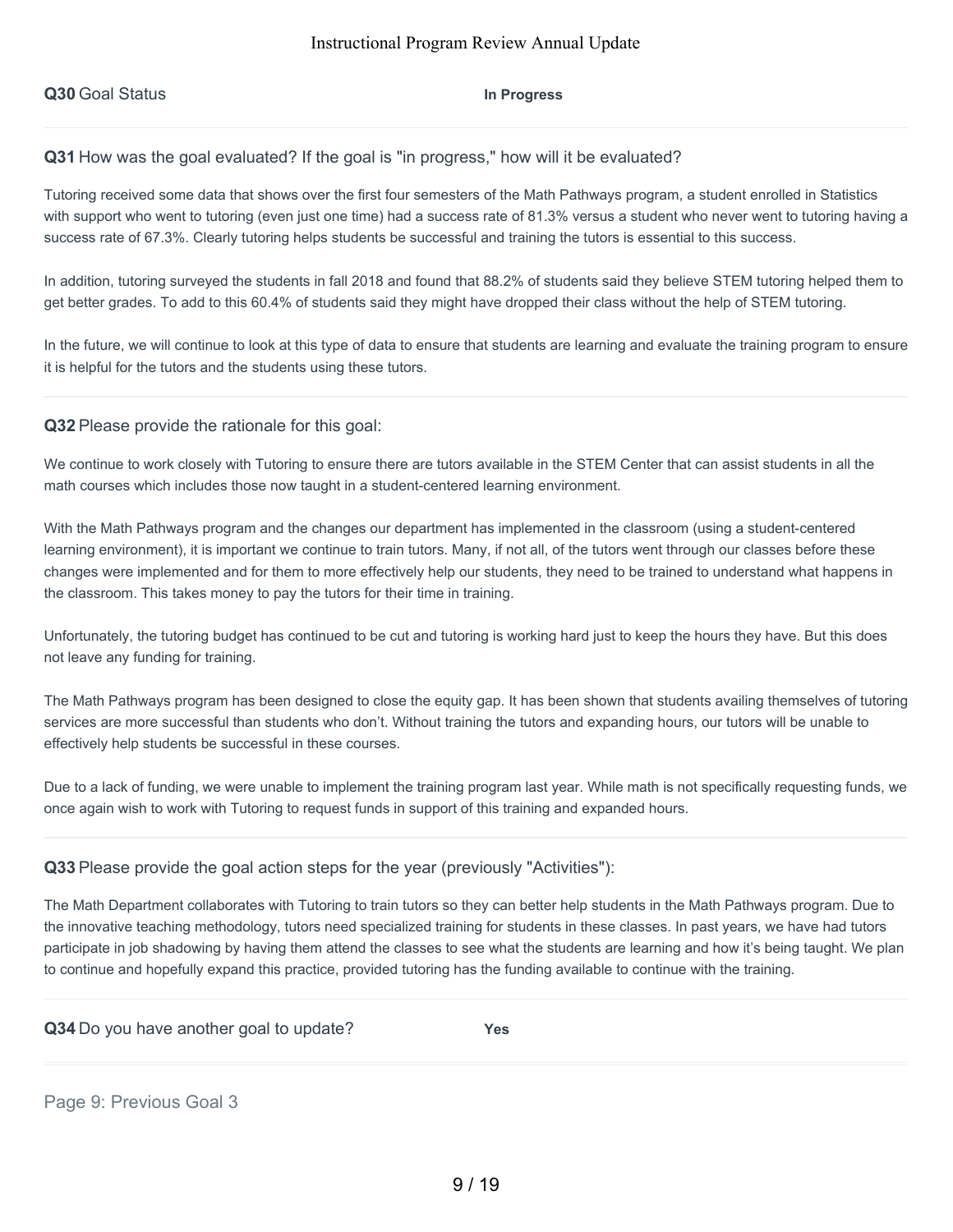**Q35** Previous Goal 3:

Marketing for Math Pathways

**Q36** Link to College Strategic Goal(s): Basic Skills **Acceleration , Guided Student Pathways Q37** Goal Status **In Progress**

# **Q38** How was the goal evaluated? If the goal is "in progress," how will it be evaluated?

Our marketing campaigns have been successful. We have noticed a significant drop in the number of students being advised into Math 110+010 or Math 110 when they should have been in Math 160+060 based on their major. Over the last year, we have seen students in the support courses were, for the most part, where they were supposed to be, based on their major and level of placement. When talking with our students, one thing we have noticed as time has passed is that word has gotten around about the Math Pathways program. Students are aware of it even before they speak with a counselor. We will continue to work with Counseling to ensure students are being advised properly in regards to the Math Pathways program.

# **Q39** Please provide the rationale for this goal:

When we launched the Stats Academy back in 2011, we noticed that many students didn't enroll in the course because they didn't know about it, and others enrolled in Math 096 when it was inappropriate for their major. It took a significant marketing campaign to properly educate the students and the counselors about which students would benefit from the program and which would not.

From this experience, we expected to have similar issues when we launched Math Pathways, and we have seen issues with many students being enrolled in an incorrect course. Therefore, a campaign to educate students and campus-wide constituents about our Math Pathways program was started in spring 2016 before we launched and will continue until the program has achieved a sufficient level of institutionalization.

In addition, with the launching of our new multiple measures assessment to go live March 1, we want to educate students who may have put off their math courses to assess or reassess so they are placed properly.

# **Q40** Please provide the goal action steps for the year (previously "Activities"):

The Math Department will work with the Counseling Department and other campus-wide constituents to educate students about the Math Pathways program. The goal of the marketing campaign is not only to let students know the program exists and which class is right for them, but also to align their expectations with how these new courses are going to be taught and what is expected of them. In the past, we have also placed posters around campus and the high schools informing students of the new placement changes.

For our new assessment process we will make sure all constituencies on campus are aware of the changes, especially Counseling; place posters around campus; put announcements on social media; and send emails to students if needed.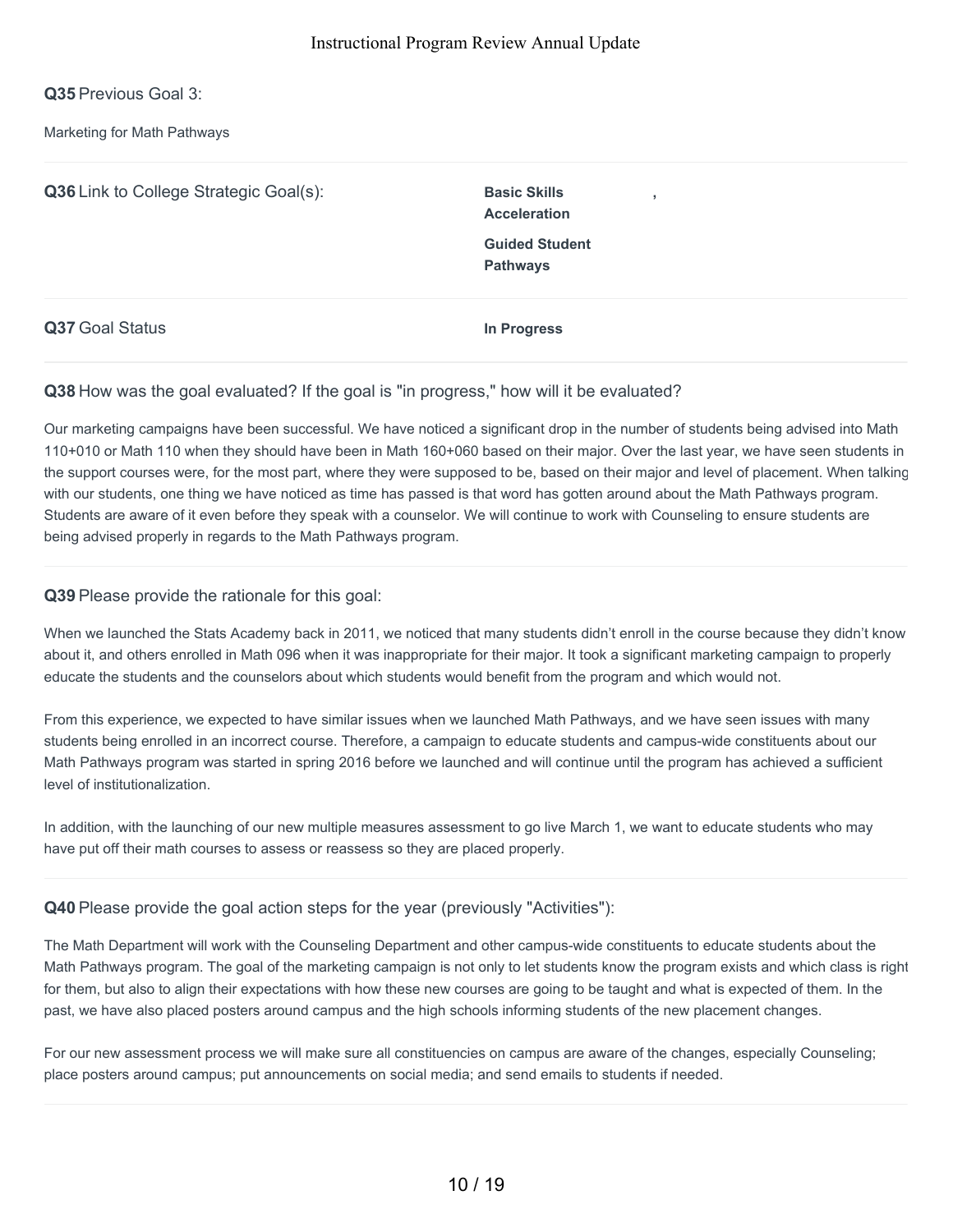| Q41 Do you have another goal to update?                 | <b>Yes</b>                                                   |  |
|---------------------------------------------------------|--------------------------------------------------------------|--|
| Page 10: Previous Goal 4                                |                                                              |  |
| <b>Q42 Previous Goal 4:</b>                             |                                                              |  |
| Interdisciplinary Concurrent Enrollment Support Courses |                                                              |  |
| Q43 Link to College Strategic Goal(s):                  | <b>Basic Skills</b><br>$\overline{1}$<br><b>Acceleration</b> |  |
|                                                         | <b>Guided Student</b><br><b>Pathways</b>                     |  |
| <b>Q44 Goal Status</b>                                  | In Progress                                                  |  |

**Q45** How was the goal evaluated? If the goal is "in progress," how will it be evaluated?

In 2017-2018, we piloted a course that paired an intermediate algebra course with an ESL course. This pilot was not successful and has been discontinued.

For future collaborations, we will get data from IESE, do surveys with the students, and talk with the instructors to see what is working and not working.

**Q46** Please provide the rationale for this goal:

Due to articulation issues with SDSU regarding Math 160 for psychology majors, we have seen students taking Math 096 (or even Math 160+060) and then Psych 215. For most students, this is a waste of a semester. For this reason, we are working with the Psychology Department to offer a Math 060 support course linked to a Psych 215 starting in fall 2019. This will allow students to complete their statistics requirement in one semester.

**Q47** Please provide the goal action steps for the year (previously "Activities"):

We starting working with the Psychology Department to adapt our current Math 060 course to allow it to be paired with Psych 215. This is planned to be offered in fall 2019.

We will work closely with the instructor to ensure the materials covered in the Math 060 section are relevant, but still meet the requirements of the course. The two instructors will work closely together on these materials.

Page 11: V. New Goals (If Applicable)

**Q48** Would you like to propose any new goal(s)? **No**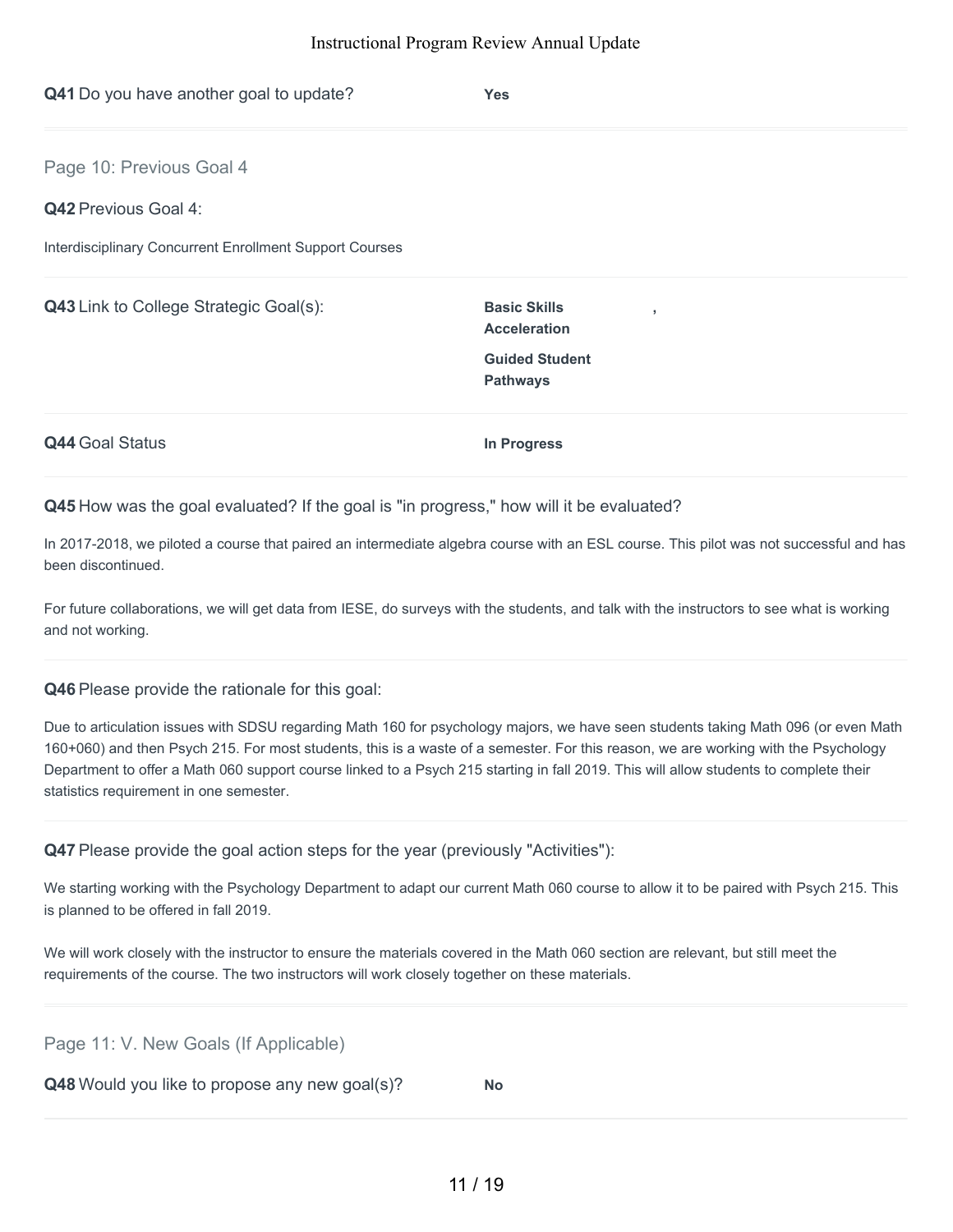Page 12: New Goal 1

**Q49** New Goal 1:

Implement Math Vision Project/CMI framework for college level math classes (long term goal)

| <b>Q50</b> Link to College Strategic Goal(s):                                                                                                                                                                        | <b>Basic Skills</b><br><b>Acceleration</b><br><b>Student Validation and</b><br><b>Engagement</b> |
|----------------------------------------------------------------------------------------------------------------------------------------------------------------------------------------------------------------------|--------------------------------------------------------------------------------------------------|
| Q51 Please provide the rationale for this goal:                                                                                                                                                                      |                                                                                                  |
| establish a framework that better articulates what we have done - the structure for what we have done (look at what Terrie wrote)                                                                                    |                                                                                                  |
| converting from traditional instruction to student-centered learning because it improves student learning and equity gaps                                                                                            |                                                                                                  |
| <b>Q52</b> Please provide the goal action steps for the year (previously "Activities"):                                                                                                                              |                                                                                                  |
| training for CMI<br>developing material for the courses based on CMI<br>find, write, and win a grant to continue to support Math Pathways work<br>Math, English, and ESL need to be considered for SAEP<br><b>PD</b> |                                                                                                  |
| Q53 How will the goal be evaluated?                                                                                                                                                                                  | <b>Respondent skipped this question</b>                                                          |
| Q54 Do you have another new goal?                                                                                                                                                                                    | <b>No</b>                                                                                        |
| Page 13: New Goal 2                                                                                                                                                                                                  |                                                                                                  |
| Q55 New Goal 2:                                                                                                                                                                                                      | <b>Respondent skipped this question</b>                                                          |
| Q56 Link to College Strategic Goal(s):                                                                                                                                                                               | <b>Respondent skipped this question</b>                                                          |
| Q57 Please provide the rationale for this goal:                                                                                                                                                                      | <b>Respondent skipped this question</b>                                                          |
| Q58 Please provide the goal action steps for the year<br>(previously "Activities"):                                                                                                                                  | <b>Respondent skipped this question</b>                                                          |
| Q59 How will the goal be evaluated?                                                                                                                                                                                  | <b>Respondent skipped this question</b>                                                          |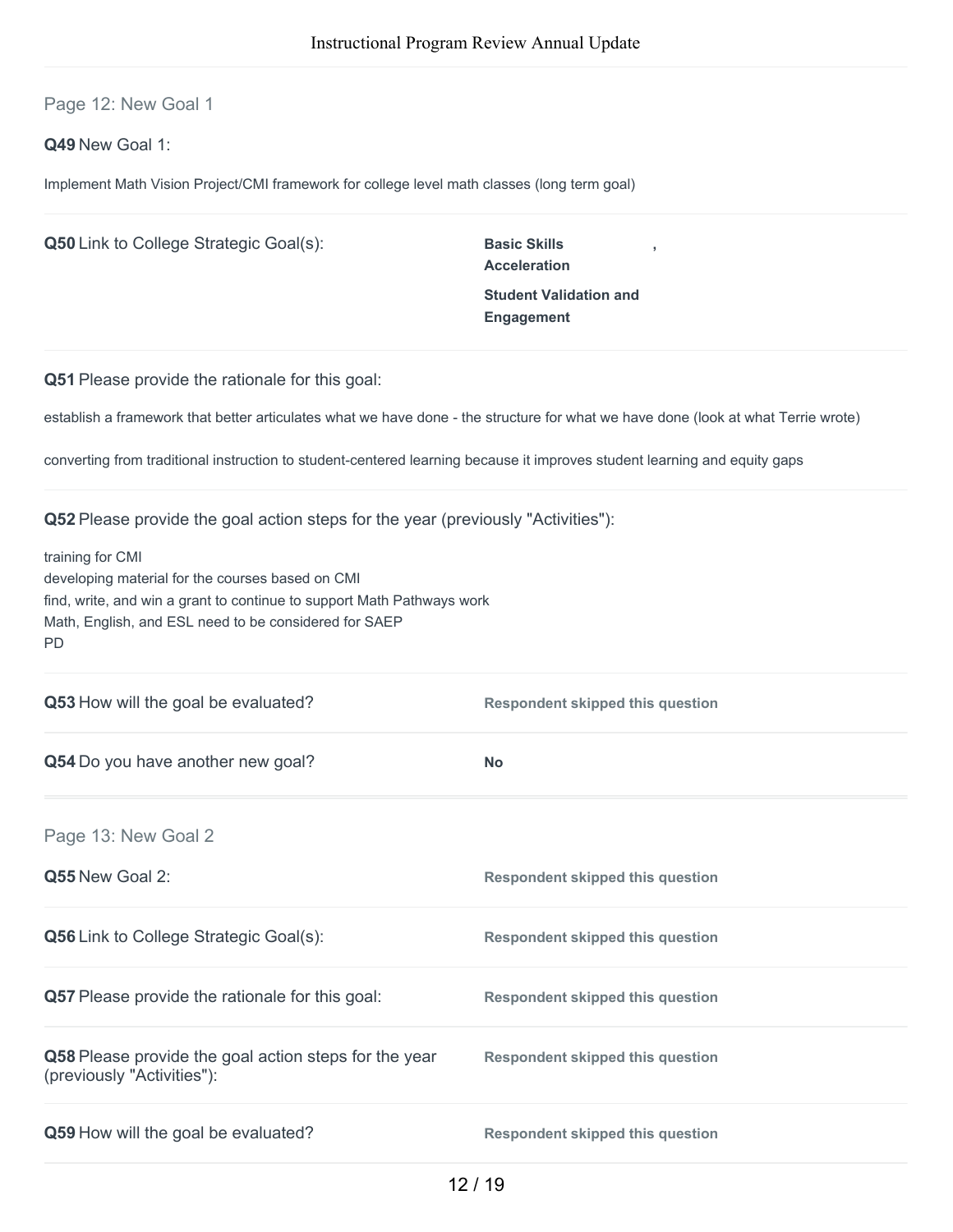| Q60 Do you have another new goal?                                                   | <b>Respondent skipped this question</b> |
|-------------------------------------------------------------------------------------|-----------------------------------------|
| Page 14: New Goal 3                                                                 |                                         |
| Q61 New Goal 3:                                                                     | <b>Respondent skipped this question</b> |
| <b>Q62</b> Link to College Strategic Goal(s):                                       | <b>Respondent skipped this question</b> |
| Q63 Please provide the rationale for this goal:                                     | <b>Respondent skipped this question</b> |
| Q64 Please provide the goal action steps for the year<br>(previously "Activities"): | <b>Respondent skipped this question</b> |
| Q65 How will the goal be evaluated?                                                 | <b>Respondent skipped this question</b> |
| Q66 Do you have another new goal?                                                   | <b>Respondent skipped this question</b> |
| Page 15: New Goal 4                                                                 |                                         |
| Q67 New Goal 4:                                                                     | <b>Respondent skipped this question</b> |
| Q68 Link to College Strategic Goal(s):                                              | <b>Respondent skipped this question</b> |
| Q69 Please provide the rationale for this goal:                                     | <b>Respondent skipped this question</b> |
| Q70 Please provide the goal action steps for the year<br>(previously "Activities"): | <b>Respondent skipped this question</b> |
| Q71 How will the goal be evaluated?                                                 | <b>Respondent skipped this question</b> |
| Page 16: VI. Resources Needed to Fully Achieve Goal(s)                              |                                         |
| Q72 Is the program requesting resources this year to<br>achieve this goal?          | Yes                                     |
|                                                                                     |                                         |

Page 17: V. Faculty Resource Needs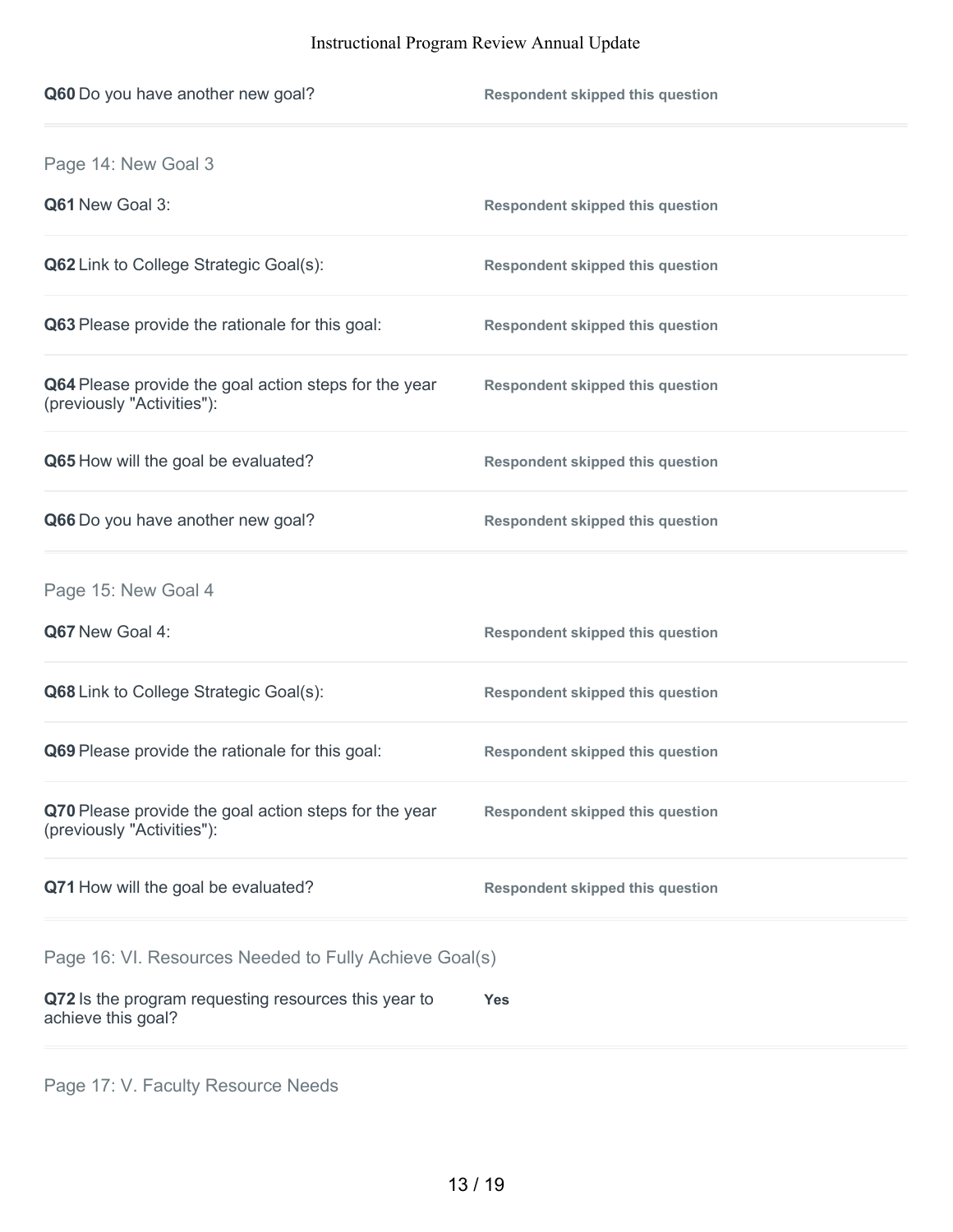**Q73** Are you requesting one or more faculty positions to achieve this goal? **Yes**

# Page 18: Faculty Position Request(s)

**Q74** Please remember to complete the Faculty Position Request Form (accessible here, under Staffing Request Information) for this position that you are requesting and upload it using the button below.The Faculty Position Request Form (In Word) can be located here (under Staffing Request Information).Brief Description of the Position Requested:

This s a full-time tenure-track instructor position request that would help the department's full-time faculty grow for the first time since 2012. This position would help with our Math Pathways program, equity efforts overall, and in teaching our upper-level courses which are growing at huge rates.

### **Q75** Faculty Position Request 1 - Related Program Goal(s):

Revising and Improving the Math Pathways program; Interdisciplinary Concurrent Enrollment Support Courses; Implement Math Vision Project/CMI framework for college level math classes

**Q76** Faculty Position Request Upload 1: Please upload the completed faculty request form for the above position using the button below. You can access the Word version of the Faculty Position Request Form here (under Staffing Request Information).

#### **Math Faculty Position Request 18-19 FINAL.docx(19.3KB)**

| <b>Q77</b> Faculty Position Request 2 (if applicable): Please<br>remember to complete the Faculty Position Request<br>Form (accessible here, under Staffing Request<br>Information) for this position that you are requesting and<br>upload it using the button below. The Faculty Position<br>Request Form (In Word) can be located here (under<br>Staffing Request Information). Brief Description of<br><b>Position Requested:</b> | <b>Respondent skipped this question</b> |
|---------------------------------------------------------------------------------------------------------------------------------------------------------------------------------------------------------------------------------------------------------------------------------------------------------------------------------------------------------------------------------------------------------------------------------------|-----------------------------------------|
| Q78 Faculty Position Request 2 - Related Program<br>$Goal(s)$ :                                                                                                                                                                                                                                                                                                                                                                       | Respondent skipped this question        |
| Q79 Faculty Position Request Upload 2: Please upload<br>the completed faculty request form for the above position<br>using the button below. You can access the Word<br>version of the Faculty Position Request Form here.                                                                                                                                                                                                            | <b>Respondent skipped this question</b> |
| Page 19: VI. Classified Staff Resource Needs                                                                                                                                                                                                                                                                                                                                                                                          |                                         |
| Q80 Are you requesting one or more classified positions<br>to achieve this goal?                                                                                                                                                                                                                                                                                                                                                      | <b>No</b>                               |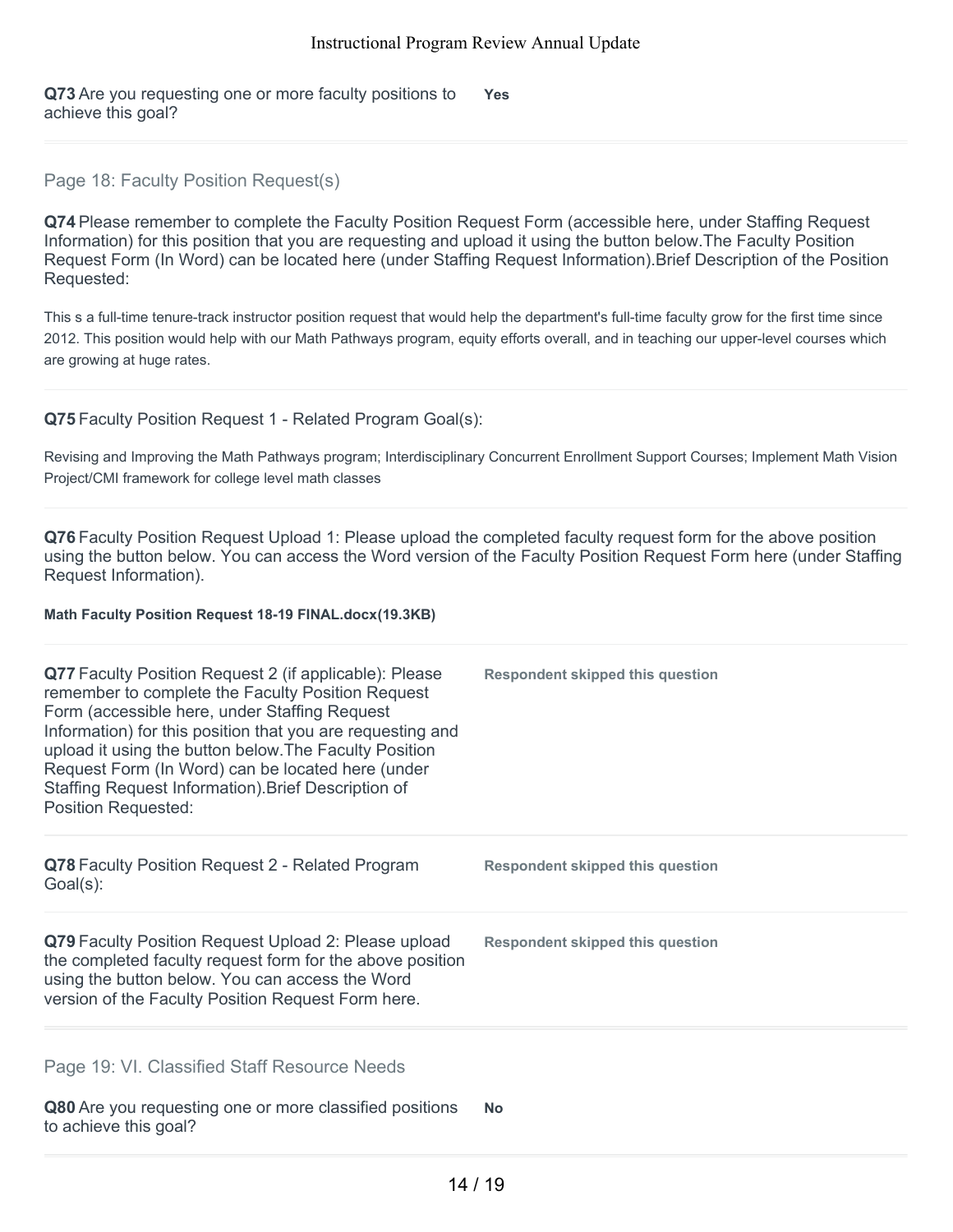| Page 20: Classified Staff Position Request(s)<br>Q81 Classified Staff Position Request 1: Please<br>remember to complete the Classified Staff Position<br>Request Form (accessible here, under Staffing Request<br>Information) for this position you are<br>requesting. Brief Description of Position Requested: | <b>Respondent skipped this question</b> |
|-------------------------------------------------------------------------------------------------------------------------------------------------------------------------------------------------------------------------------------------------------------------------------------------------------------------|-----------------------------------------|
| Q82 Classified Staff Position 1 Related Program Goal(s):                                                                                                                                                                                                                                                          | <b>Respondent skipped this question</b> |
| Q83 Classified Staff Position 1 Request Upload: Please<br>upload a completed Classified Position Request Form<br>for this request using the button below. You can access<br>the Word version of the Classified Position Request<br>Form here.                                                                     | <b>Respondent skipped this question</b> |
| Q84 *** OPTIONAL*** Please use the button below to<br>upload the position classification description (obtained<br>from HR).                                                                                                                                                                                       | <b>Respondent skipped this question</b> |
| Q85 Classified Staff Position Request 2: Please<br>remember to complete the Classified Staff Position<br>Request Form (accessible here, under Staffing Request<br>Information) for each position you are requesting. Brief<br>Description of Position Requested:                                                  | <b>Respondent skipped this question</b> |
| Q86 Classified Staff Position 2 Related Program Goal(s):                                                                                                                                                                                                                                                          | <b>Respondent skipped this question</b> |
| Q87 Classified Staff Position Request 2 Upload: Please<br>upload a completed Classified Position Request Form<br>for this request using the button below. You can access<br>the Word version of the Classified Position Request<br>Form here (under Staffing Request Information).                                | <b>Respondent skipped this question</b> |
| Q88 *** OPTIONAL*** Please use the button below to<br>upload the position classification description (obtained<br>from HR).                                                                                                                                                                                       | <b>Respondent skipped this question</b> |
| Page 21: VII. Technology Resource Needs<br>Q89 Are you requesting technology resources to achieve<br>this goal?                                                                                                                                                                                                   | <b>Yes</b>                              |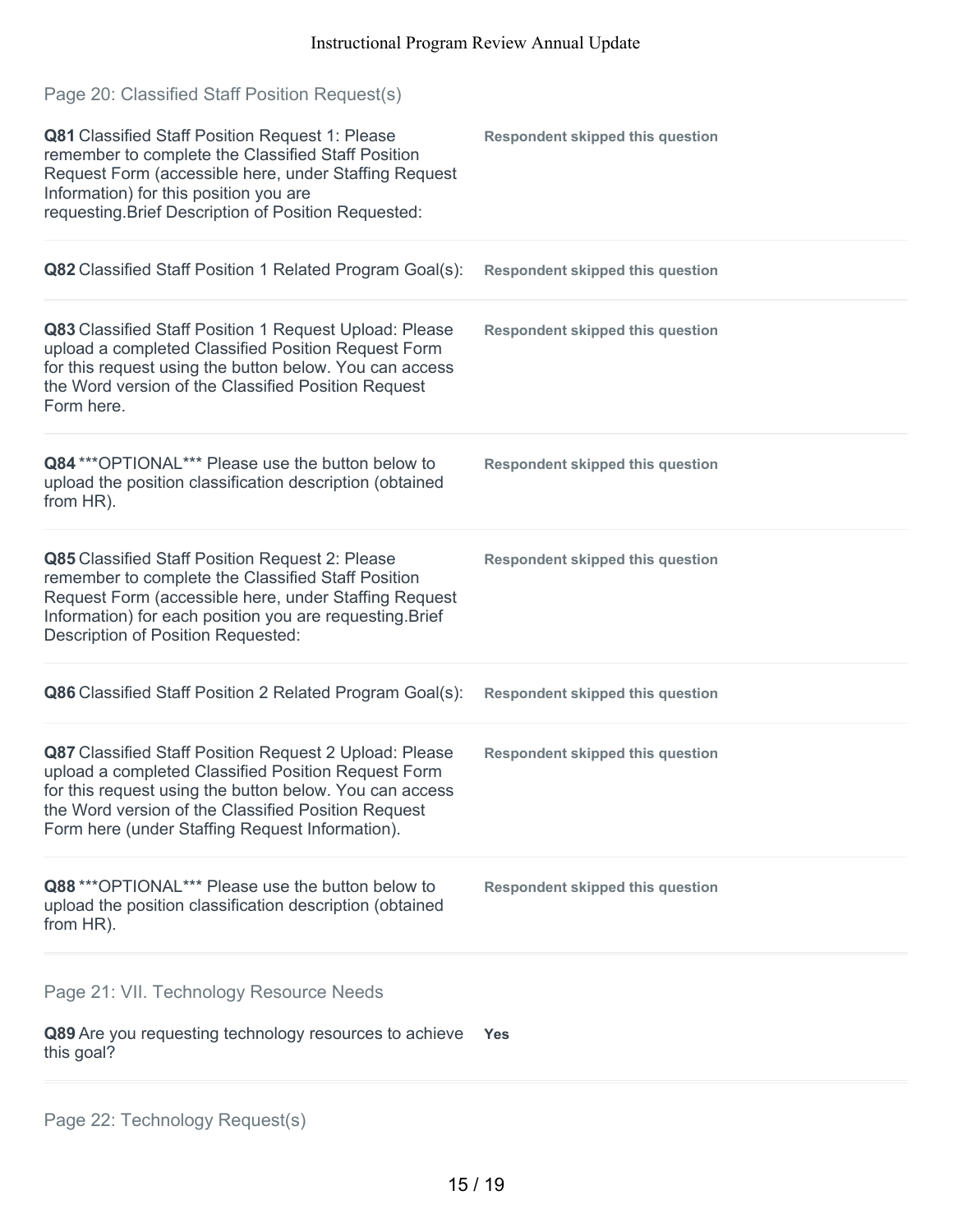**Q90** Technology Request 1: Please remember to complete a Technology Request Form for each request you are submitting. You can access the online Technology Request Form here: Technology Request Form

| Description:                    | NetSupport License for Math Computer Lab to block<br>students from opening additonal websites |
|---------------------------------|-----------------------------------------------------------------------------------------------|
| One time or On-going            | One time                                                                                      |
| Amount Requested \$             | \$1,243.60                                                                                    |
| Related Program Review Goal(s): |                                                                                               |

**Q91** Technology Request 2: Please remember to complete a Technology Request Form for each request you are submitting. You can access the online Technology Request Form here: Technology Request Form

| Description:                    | Replacing all computers in our Computer Lab and<br><b>Classrooms</b> |
|---------------------------------|----------------------------------------------------------------------|
| One time or On-going            | One time                                                             |
| Amount Requested \$             | \$67,292.93                                                          |
| Related Program Review Goal(s): | 1.4                                                                  |

# Page 23: VIII. Perkins and Strong Workforce Resource Needs

| Q92 Are you requesting Perkins and/or Strong<br>Workforce resources to achieve this goal?                                                                                              | <b>No</b>                               |
|----------------------------------------------------------------------------------------------------------------------------------------------------------------------------------------|-----------------------------------------|
| Page 24: Perkins Request and Strong Workforce<br>Q93 Perkins Request and Strong Workforce 1: Please                                                                                    | <b>Respondent skipped this question</b> |
| remember to complete the Perkins Request Form and<br>submit it via the annual Perkins/Strong Workforce<br>request process/cycle.                                                       |                                         |
| Q94 Perkins Request and Strong Workforce 2: Please<br>remember to complete the Perkins Request Form and<br>submit it via the annual Perkins/Strong Workforce<br>request process/cycle. | <b>Respondent skipped this question</b> |
| Page 25: IX. Supplies/Equipment Resource Needs                                                                                                                                         |                                         |
| Q95 Are you requesting supplies and/or equipment<br>resources to achieve this goal?                                                                                                    | <b>Yes</b>                              |
| Page 26: Supplies/Equipment Request(s)                                                                                                                                                 |                                         |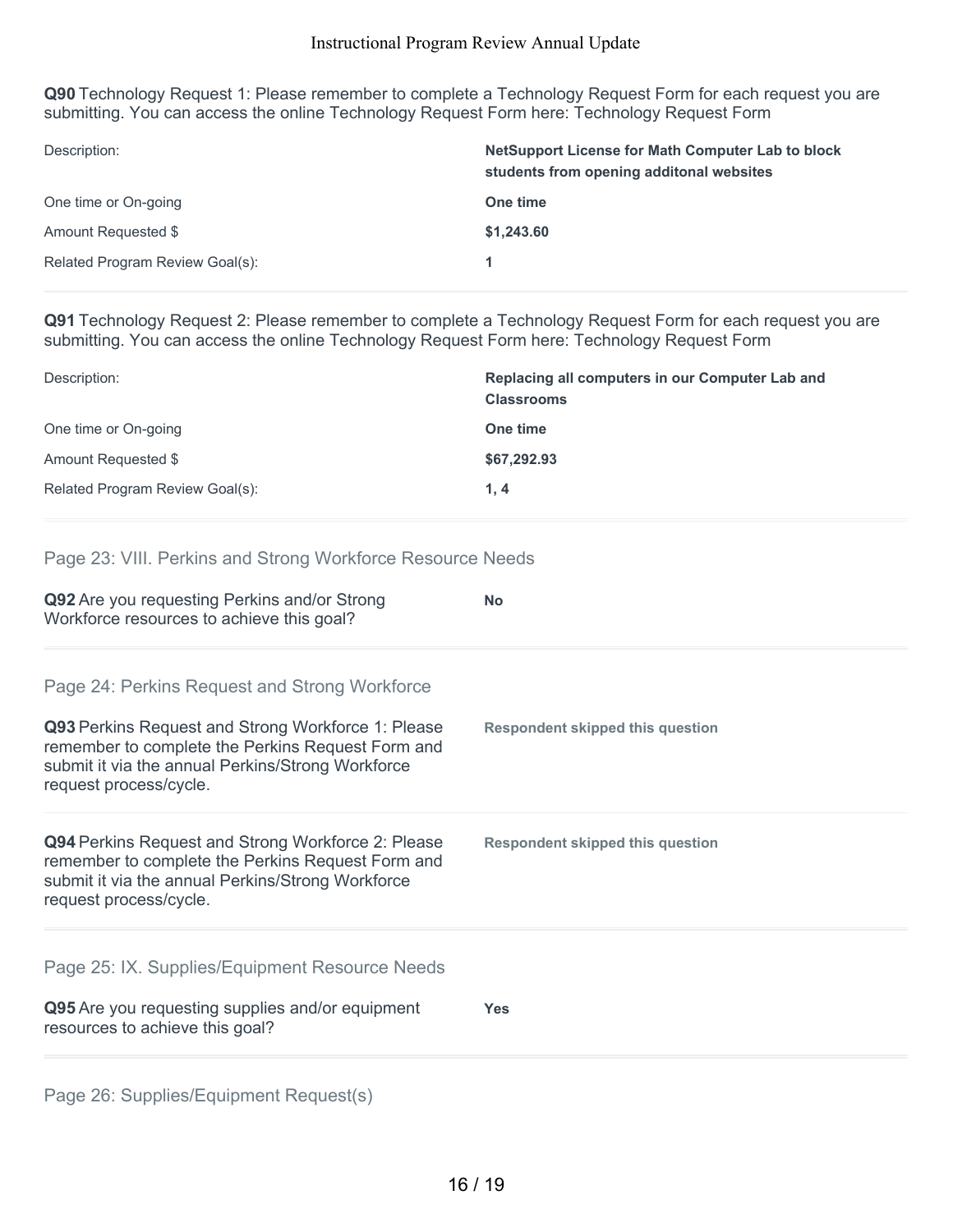**Q96** Supplies/Equipment Request 1: In the boxes below please provide information on your request. Supplies/Equipment requests will be considered on a one-time funding basis.

| Description:                    | <b>Computer Monitor Privacy Screens (the attached quote</b><br>is for one) |
|---------------------------------|----------------------------------------------------------------------------|
| Amount Requested \$:            | \$6,650.76                                                                 |
| Related Program Review Goal(s): | 1.4                                                                        |

**Q97** Supplies/Equipment Documentation 1: Please upload any supplies/equipment quotes or additional documentation for this request.

#### **Privacy Screens.pdf (60.7KB)**

| Q98 Supplies/Equipment Request 2: In the boxes below<br>please provide information on your request.<br>Supplies/Equipment requests will be considered on a<br>one-time funding basis. | Respondent skipped this question |
|---------------------------------------------------------------------------------------------------------------------------------------------------------------------------------------|----------------------------------|
| Q99 Supplies/Equipment Documentation 2 : Please<br>upload any supplies/equipment quotes or additional<br>documentation for this request.                                              | Respondent skipped this question |
| Page 27: X. Facilities Resource Needs<br>Q100 Are you requesting facilities resources to achieve<br>this goal?                                                                        | Yes.                             |

# Page 28: Facilities Request

**Q101** Facilities Request 1: Please provide the information below and remember to complete a Facilities Request Form accessible here: Facilities Request Form

| Description:                                                                                             | Conversion of H-136 into a faculty office that opens up<br>from the STEM Center |
|----------------------------------------------------------------------------------------------------------|---------------------------------------------------------------------------------|
| Amount Requested \$:                                                                                     | l don't know                                                                    |
| Related Program Review Goal(s):                                                                          |                                                                                 |
| Q102 Facilities Request 2: Please provide the<br>information below and remember to complete a Facilities | Respondent skipped this question                                                |

Request Form, accessible here:Facilities Request Form

Page 29: XI. Professional Development Resource Needs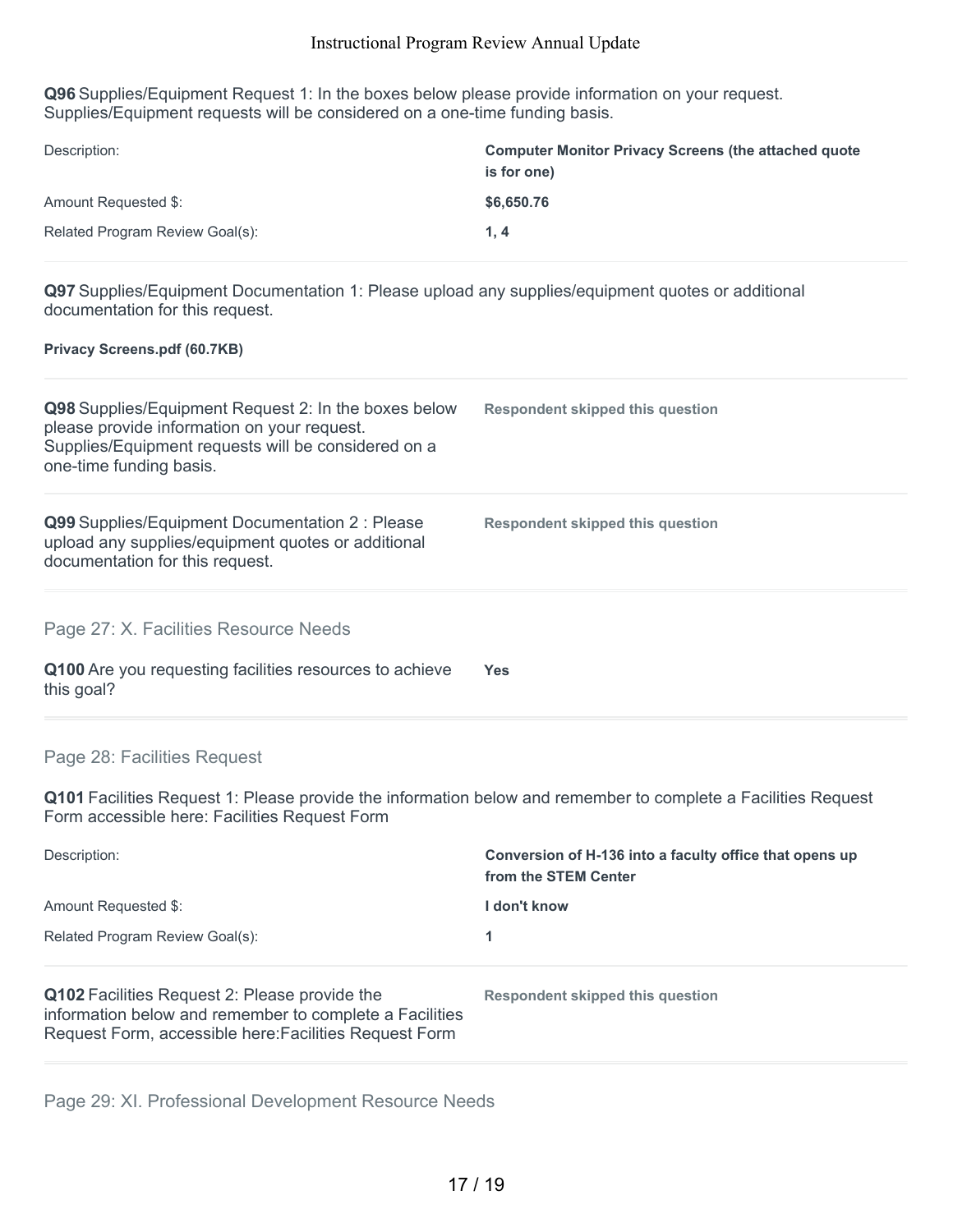| Q103 Are you requesting professional development | <b>Yes</b> |
|--------------------------------------------------|------------|
| resources to achieve this goal?                  |            |

# Page 30: Professional Development Request

**Q104** Professional Development Request 1: Please provide the information identified below and follow the process for requesting professional development funds, outlined here.

| Description:                    | <b>Community of Practice for Stats and</b><br><b>PreCalculus/Mentoring</b> |
|---------------------------------|----------------------------------------------------------------------------|
| Amount Requested \$:            | \$38,000                                                                   |
| Related Program Review Goal(s): | 1.4                                                                        |

**Q105** Professional Development Request 2: Please provide the information identified below and follow the process for requesting professional development funds, outlined here.

| Description:                    | <b>Workshops &amp; Conferences</b> |
|---------------------------------|------------------------------------|
| Amount Requested \$:            | \$30,000                           |
| Related Program Review Goal(s): | 1.4                                |

### Page 31: XII. Other Resource Needs

| Q106 Are you requesting any other resources to achieve | Yes |
|--------------------------------------------------------|-----|
| this goal?                                             |     |

### Page 32: Other Resource Requests

**Q107** Other Resource Requests 1: Other resource requests will be considered on a one-time funding basis. Please fill in the information below.

| Description:                    | <b>Money to train tutors</b> |
|---------------------------------|------------------------------|
| Amount Requested \$:            | \$3,500                      |
| Related Program Review Goal(s): |                              |

**Q108** Other Resource Requests 2: Other resource requests will be considered on a one-time funding basis. Please fill in the information below.

| Description:                    | Money to expand tutoring during open hours and<br>expand hours |
|---------------------------------|----------------------------------------------------------------|
| Amount Requested \$:            | \$23.500                                                       |
| Related Program Review Goal(s): | 1, 2, 4                                                        |